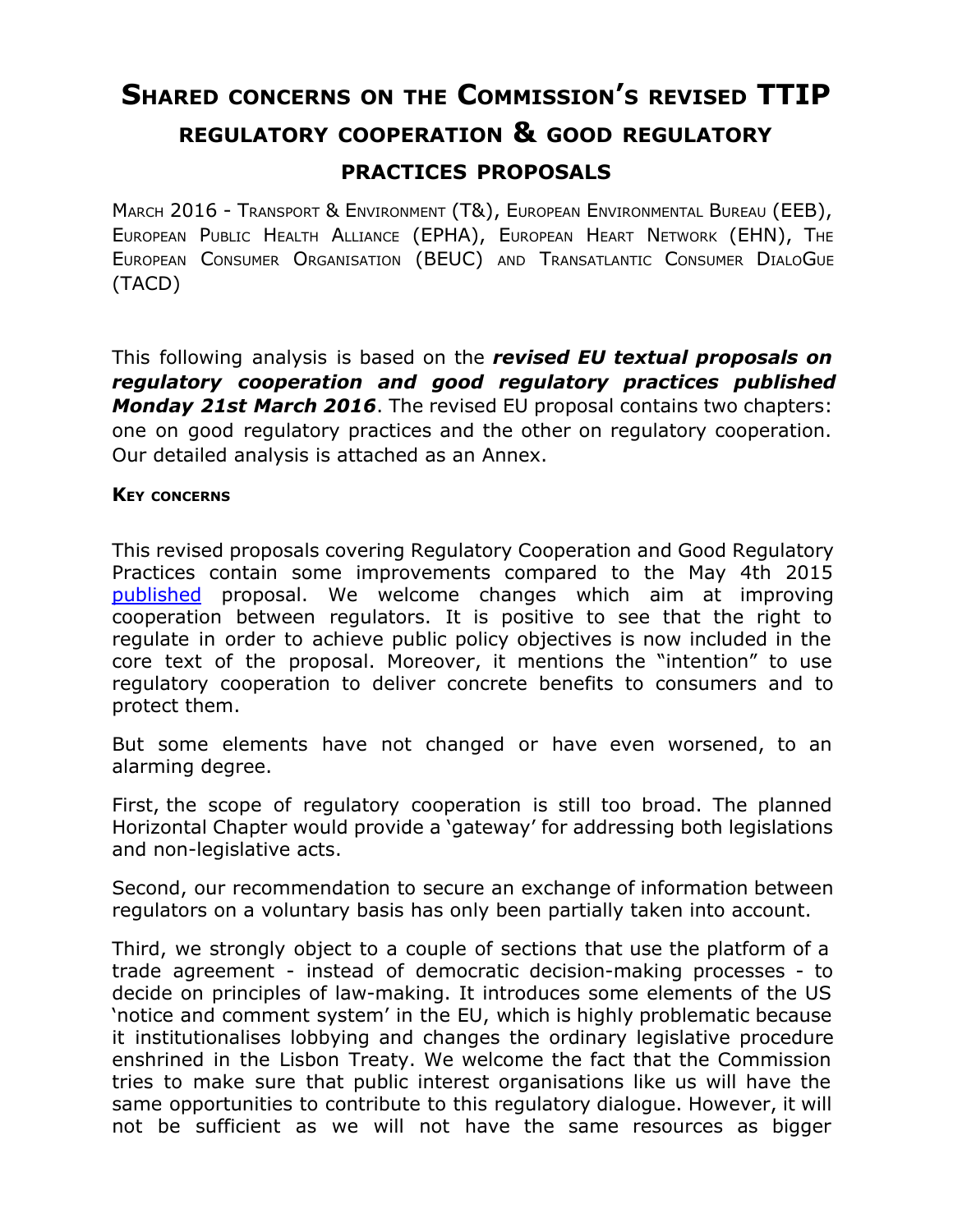stakeholders who will have a clear avenue to influence the regulatory process.

Fourth, the proposal partially aims at regulating impact assessments through TTIP and includes disconcerting provisions which provide insufficient guarantees that the EU's approach to taking decisions in the face of scientific uncertainty, based on the precautionary principle and considering hazards is preserved.

These four fundamental points enshrined in a living agreement can fundamentally undermine the EU's ability to regulate as it deems appropriate, despite the lofty assurances that the 'right to regulate' shall not be affected. Therefore the good intentions of not lowering levels of consumer protection nor to undermine the right to regulate cannot become a reality.

## **HOW OUR RECOMMENDATIONS PROVIDED TO THE ADVISORY GROUP HAVE BEEN TAKEN INTO ACCOUNT?**

*● Regulatory cooperation between the EU and the US cannot be used as a tool to codify the Better Regulation agenda nor to introduce some elements of the US system of notice and comment into the EU ordinary legislative procedure.*

Slightly addressed but some provisions are still concerning such as the possibility for stakeholders to influence the transatlantic regulatory agenda (articles 6 & 7 – good regulatory practices chapter).

*● Exchange of information between regulators must be on a voluntary basis only. Regulators should not be obliged to share draft legislative texts.*

Partially taken into account: the text still includes binding language. Obligation of result has been carved out though. There is now a footnote stating that there is no obligation to share draft legislative proposals before their adoption (before the adoption by the College for the EU – article 4 regulatory cooperation chapter).

*● The scope of the regulatory cooperation must be confined to nonlegislative acts, only to the sectors covered by TTIP, and only where there is a significant impact on transatlantic trade. A clear list of the excluded areas (such as chemicals) needs to be included in the text.*

Partially taken into account: the scope has been reduced to the covered areas of TTIP but can still cover legislative acts in addition to non-legislative ones (article 3 regulatory cooperation chapter).

*● We agree that there should be accountability with regards to stakeholders but it should provide for better guarantees to prevent regulatory chill and increased administrative burden and costs.* Partially taken into account: instead of including into the legal text, there is a footnote only included which foresees from regulators to make particular efforts to seek input from stakeholders with limited